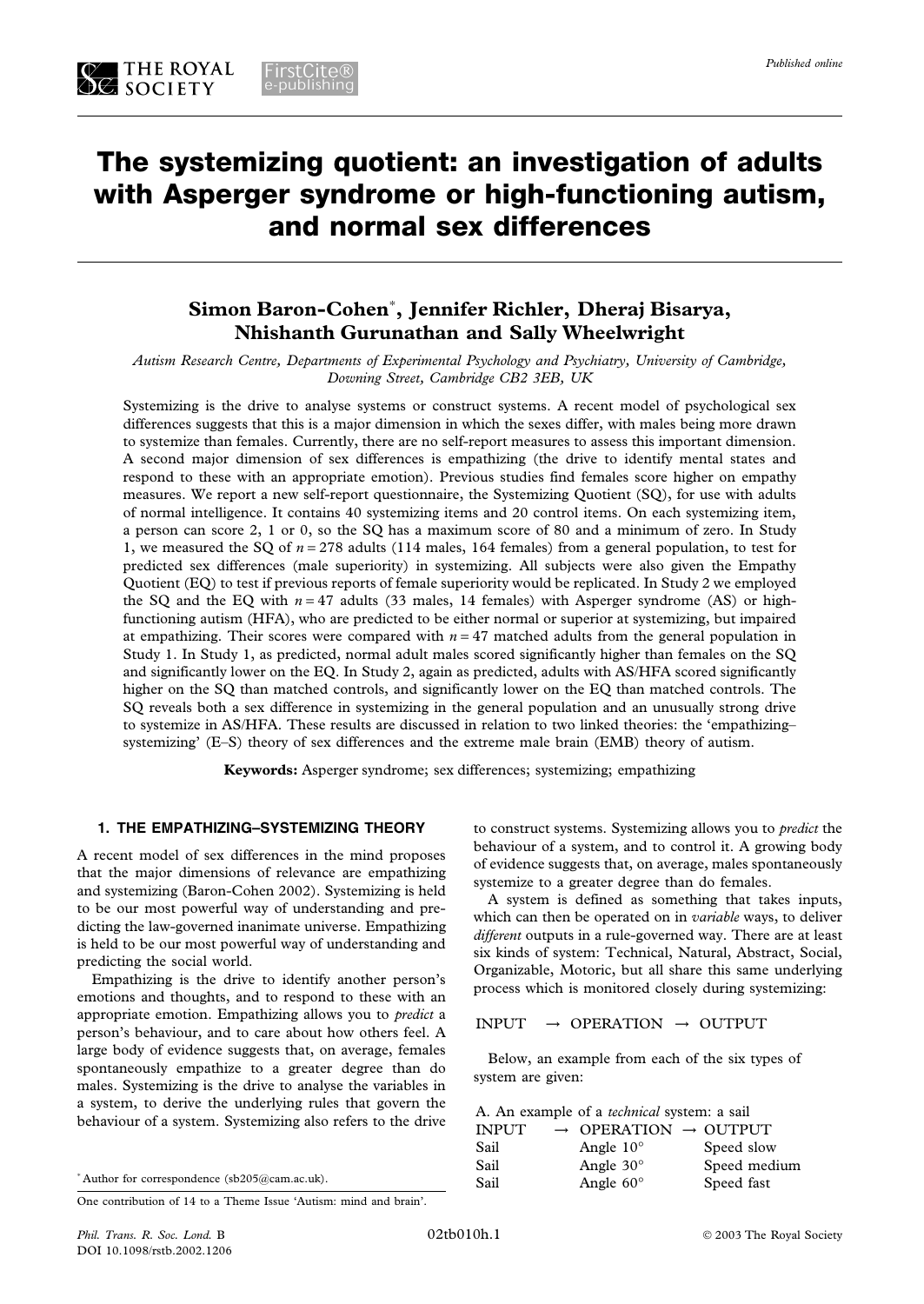|                          | B. An example of a <i>natural</i> system: a plant<br>INPUT $\rightarrow$ OPERATION $\rightarrow$ OUTPUT |                                                |
|--------------------------|---------------------------------------------------------------------------------------------------------|------------------------------------------------|
| Rhododendron Mildly      | alkaline soil                                                                                           | Light blue petals                              |
| Rhododendron Strongly    | alkaline soil                                                                                           | Dark blue petals                               |
| Rhododendron Acidic soil |                                                                                                         | Pink petals                                    |
|                          | C. An example of an <i>abstract</i> system: mathematics                                                 |                                                |
| INPUT                    | $\rightarrow$ OPERATION $\rightarrow$ OUTPUT                                                            |                                                |
| 3                        | Squared                                                                                                 | 9                                              |
| 3                        | Cubed                                                                                                   | 27                                             |
| 3                        | Inverse                                                                                                 | 0.3                                            |
| boundary                 | D. An example of a social system: a constituency                                                        |                                                |
|                          | INPUT $\rightarrow$ OPERATION $\rightarrow$ OUTPUT                                                      |                                                |
| New York                 | Inner city                                                                                              | Small number of<br>voters                      |
| New York                 | Whole city                                                                                              | Medium number of<br>voters                     |
| New York                 | Whole state                                                                                             | Large number of<br>voters                      |
| collection               | E. An example of an <i>organizable</i> system: a CD                                                     |                                                |
| <b>INPUT</b>             | $\rightarrow$ OPERATION $\rightarrow$ OUTPUT                                                            |                                                |
| CD collection            | Alphabetical                                                                                            | Order on shelf:                                |
|                          |                                                                                                         | $A-Z$                                          |
| CD collection            | Date of<br>release                                                                                      | Order on shelf:<br>1980-2000                   |
| CD collection            | Genre                                                                                                   | Order on shelf:<br>classical $\rightarrow$ pop |
|                          | F. An example of a <i>motoric</i> system: a tennis stroke                                               |                                                |

| <b>INPUT</b> | $\rightarrow$ OPERATION $\rightarrow$ OUTPUT |                      |
|--------------|----------------------------------------------|----------------------|
| Hit ball     | Top spin                                     | Ball bounces left    |
| Hit ball     | Back spin                                    | Ball bounces right   |
| Hit ball     | No spin                                      | Ball bounces forward |
|              |                                              |                      |

As can be seen in the examples above, the process in systemizing is always the same. One of the three elements (typically the input) is treated as a *fixed* feature (i.e. it is held constant), while another of the three elements (typically the operation) is treated as a *variable* (i.e. it can vary: think of a dimmer on a light switch). Merely observing the consequences of these two elements delivers to you important information: the output changes from Output 1, to Output 2, to Output 3. That is, you learn about the system. Systemizing works for phenomena that are indeed ultimately lawful, finite and deterministic. Note that the other way we systemize is when we are confronted by various outputs, and try to infer *backwards* from the output as to what the operation is that produces this particular output.

Systemizing is practically useless for predicting the moment-by-moment changes in a person's behaviour. To predict human behaviour, empathizing is required. Systemizing and empathizing are very different kinds of process. Empathizing involves attributing mental states to others, and responding with appropriate affect to the other's affective state. Empathizing covers not only what is sometimes called 'theory of mind or 'mentalizing'

(Morton *et al.* 1991), but also what is covered by the English words 'empathy' and 'sympathy'.

In order see why you cannot systemize a person's behaviour with much predictive power, consider the next example:

| <b>INPUT</b> | $\rightarrow$ OPERATION | $\rightarrow$ | <b>OUTPUT</b> |
|--------------|-------------------------|---------------|---------------|
| Jane         | Birthday                |               | Relaxes       |
| Jane         | Birthday                |               | Withdraws     |
| Jane         | Birthday                |               | Laughs        |
| Jane         | Birthday                |               | Cries         |

Why does the same input (Jane) have such different outputs (behaviour) when the same operation (her birthday) is repeated? Someone who relies on systemizing to predict people's behaviour would have to conclude that people are not clearly rule-governed. This is a correct conclusion, but there is nevertheless an alternative way of predicting and making sense of Jane's behaviour: via empathizing. During empathizing, the focus is on the person's *mental state* (including his or her emotion). Furthermore, during empathizing there is an appropriate emotional reaction in the observer to the other person's mental state. Without this extra stage, one could have a very accurate reading of the person's emotion, a very accurate prediction of the other's behaviour, but a psychopathic lack of concern about their mental state.

To complicate matters further, during empathizing, the observer does not expect lawful relationships between the person's mental state and his or her behaviour. The observer only expects that the person's mental state will at least constrain their behaviour.

There are individual differences in both empathizing and systemizing. According to the E–S theory, individuals in whom empathizing is more developed than systemizing are referred to as type E. Individuals in whom systemizing is more developed than empathizing are called type S. Individuals in whom systemizing and empathizing are both equally developed are called type B (to indicate the 'balanced' brain). Individuals whose systemizing is normal or even hyperdeveloped but whose empathizing is hypodeveloped are an extreme of type S. That is, they may be talented systemizers but at the same time, they may be 'mind-blind' (Baron-Cohen 1995). We test if individuals on the autistic spectrum fit the profile of having an extreme of type S. Finally, we postulate the existence of a brain of extreme type E: people who have normal or even hyperdeveloped empathizing skills, whereas their systemizing is hypodeveloped—they may be 'system-blind'.

One final central claim of the E–S theory is that, on average, *more* males than females have a brain of type S, and *more* females than males have a brain of type E. The evidence for female superiority in empathizing is reviewed elsewhere (Baron-Cohen 2002) and includes the finding that women are better at decoding non-verbal communication, picking up subtle nuances from tone of voice or facial expression, or judging a person's character (Hall 1978). The evidence for a male advantage in systemizing is also reviewed elsewhere (Baron-Cohen *et al.* 2002) and includes the findings that maths, physics and engineering (which all require a high degree of systemizing) are largely male in sex ratio. For example, on the Scholastic Aptitude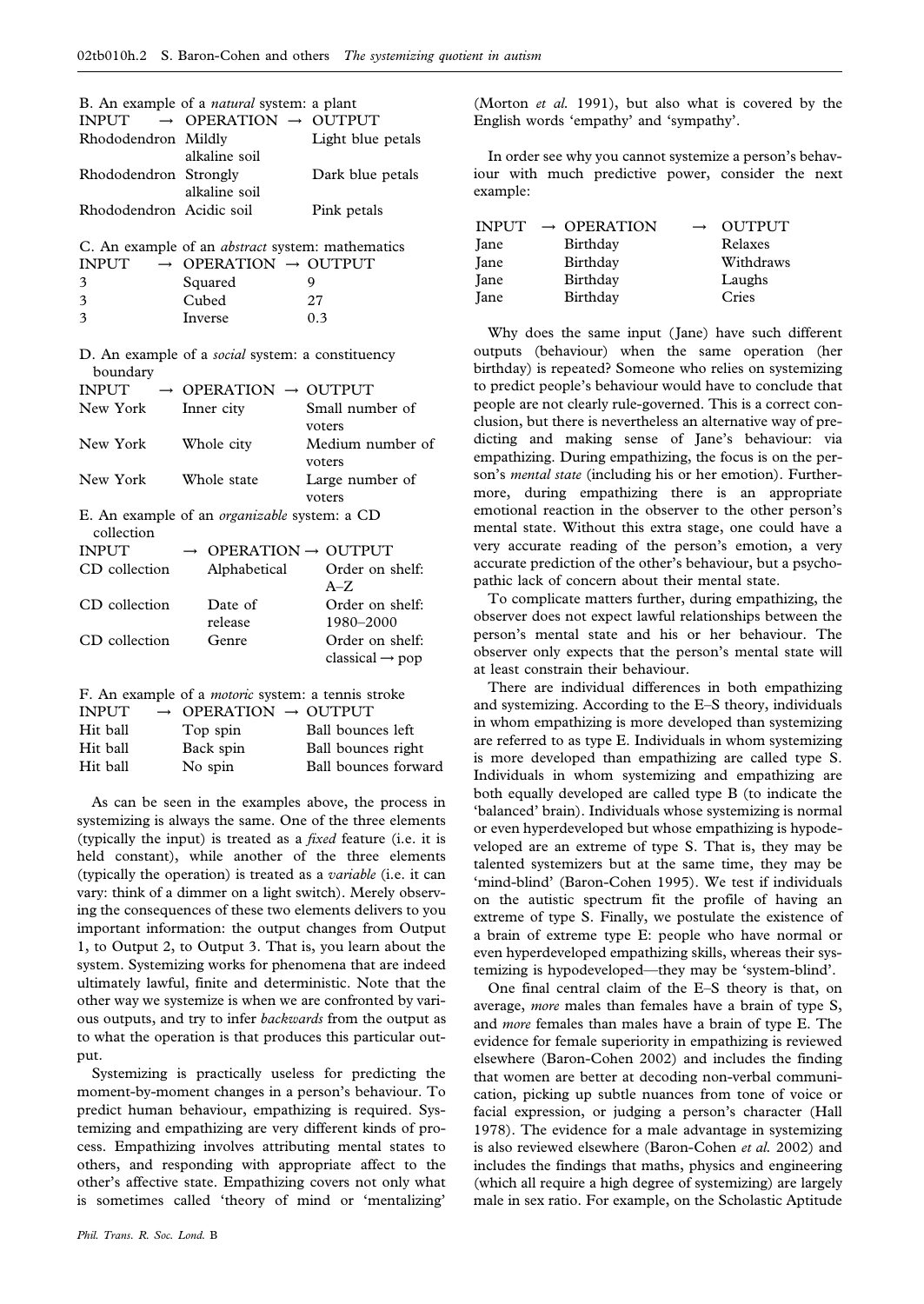

Figure 1. A model of the E–S theory. Type B  $(E = S)$ : unshaded; type  $E(E > S)$ : narrow diagonal stripes; type S  $(E < S)$ : grey shading; extreme type E: wide diagonal stripes; extreme type S: dark grey shading. Axes show s.d. from mean.

Math Test, the maths part of the test administered nationally to college applicants in the USA males, on average, score 50 points higher than females on this test (Benbow 1988). Among those scoring above 700, the sex ratio is 13 : 1 (men : women) (Geary 1996). A candidate biological factor influencing these sex differences is prenatal testosterone and its action on the developing brain (Geschwind & Galaburda 1985; Lutchmaya *et al.* 2002).

# **2. THE EXTREME MALE BRAIN THEORY OF AUTISM**

The EMB theory of autism was first informally suggested by Hans Asperger (1944). He wrote: 'The autistic personality is an extreme variant of male intelligence. Even within the normal variation, we find typical sex differences in intelligence …In the autistic individual, the male pattern is exaggerated to the extreme' (Frith 1991). It took 53 years from the date that this controversial hypothesis was raised casually for it to be formally examined (Baron-Cohen & Hammer 1997). We can test the EMB theory empirically, now that we have definitions of the female brain (type E) (figure 1: narrow diagonal stripes), the male brain (type S) (figure 1: light grey zone), and the balanced brain (figure 1: white zone). According to the EMB theory, people with autism or AS should fall into the dark grey zone: that is, they should have impaired empathizing but intact or superior systemizing, relative to their mental age.

#### **3. EVIDENCE FOR THE EMB THEORY**

Initial tests of this theory are providing convergent lines of evidence consistent with the EMB theory of autism. The evidence related to impaired empathizing is reviewed

elsewhere (Baron-Cohen *et al.* 2002) and includes the findings from the 'Reading the Mind in the Eyes' Test, that females score higher than males, but people with AS score even lower than males (Baron-Cohen *et al.* 1997). Additionally, on the Faux Pas Test, females are better than males at judging what would be socially insensitive or potentially hurtful and offensive and people with autism or AS have even lower scores on tests of this than males (Baron-Cohen *et al.* 1999*a*).

The evidence in relation to superior systemizing includes the fact that some people with autism spectrum conditions have 'islets of ability' in, for example, mathematical calculation, calendrical calculation, syntax acquisition, music or memory for railway timetable information to a precise degree (Baron-Cohen & Bolton 1993; Hermelin 2002). In high-functioning individuals these abilities can lead to considerable achievement in mathematics, chess, mechanical knowledge and other factual, scientific, technical or rule-based subjects (Baron-Cohen *et al.* 1999*c*). All of these are highly systemizable domains. On the EFT, males score higher than females, and people with AS or HFA score even higher than males. The EFT is a systemizing test, in that each piece of the puzzle (the target shape) is the input, its orientation is the operation, with rules from these that predict if the piece of the puzzle will fit in the target locations (Shah & Frith 1983; Jolliffe & Baron-Cohen 1997). Finally, on the AQ, males in the general population score higher than females, and people with AS or HFA score highest of all (Baron-Cohen *et al.* 2001).

#### **4. THE SYSTEMIZING QUOTIENT**

To test both the E–S theory and the EMB theory further, we designed the SQ. This was to fulfil the need to have an instrument that could assess an individual's interest in systems across the range of different classes of system. In the two studies reported here, we first test for a sex difference in systemizing in the general population, and secondly test for the predicted superiority in systemizing in adults with AS or HFA.

The SQ was designed to be short, easy to complete and easy to score. It is shown in Appendix A. The SQ comprises 60 questions, 40 assessing systemizing and 20 filler (control) items. Approximately half the items were worded to produce a 'disagree' and half an 'agree', for the systemizing response. This was to avoid a response bias either way. Following this, items were randomized. An individual scores two points if they strongly display a systemizing response and one point if they slightly display a systemizing response. There are 20 filler items (items 2, 3, 8, 9, 10, 14, 16, 17, 21, 22, 27, 36, 39, 46, 47, 50, 52, 54, 58, 59), randomly interspersed throughout the SQ, to distract the participant from a relentless focus on systemizing. These questions are not scored at all. The final version of the SQ has a forced-choice format, can be selfadministered and is straightforward to score, since it does not depend on any interpretation in the scoring.

Initially, we had planned to devise the SQ so that it would tap into each of the domain-specific systems described above. However, this proved to be problematical because individuals who were well rounded but not necessarily good systemizers would end up scoring highly, whereas those who were highly systematic but only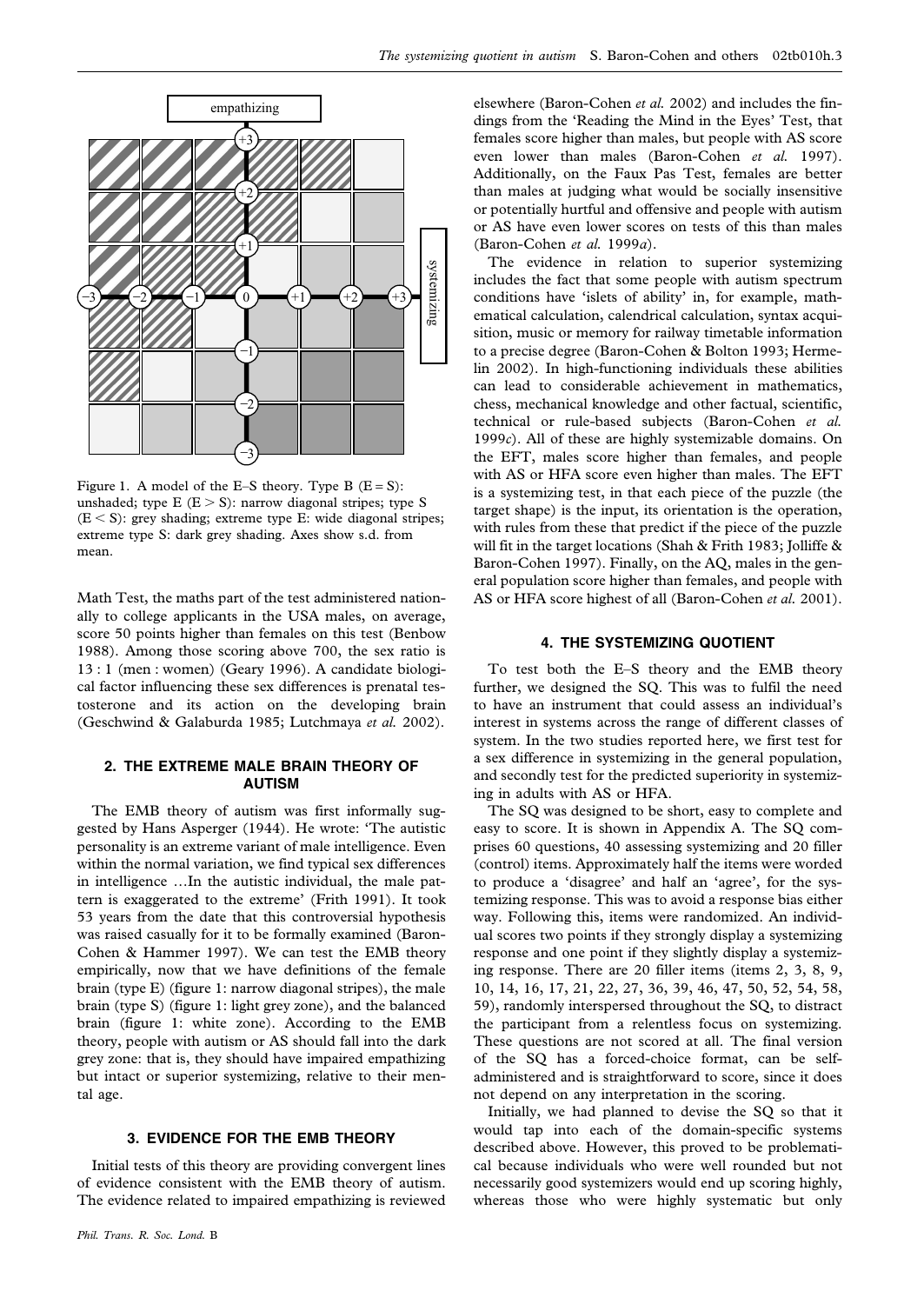interested in one domain would receive a low score. Thus, we decided, instead, to use examples from everyday life in which systemizing could be used to varying degrees. The assumption is that a strong systemizer would be drawn to use their systemizing skills across the range of examples more often than a poor systemizer, and would consequently score higher on the SQ.

A pilot study was conducted by distributing the SQ to 20 normal adults to check that the questions were understandable and that the range of results indicated both individual differences across the scale, and avoided ceiling or floor effects. These participants were also able to offer feedback about the questionnaire.

#### **5. THE EMPATHIZING QUOTIENT**

In the two studies reported below, subjects were not only given the SQ, but also given the EQ (S. Baron-Cohen and S. Wheelwright, unpublished data). This is shown in Appendix B. The EQ has a very similar structure to the SQ, in that it also comprises 60 questions, broken down into two types: 40 questions tapping empathy and 20 filler items (items 2, 3, 5, 7, 9, 13, 16, 17, 20, 23, 24, 30, 31, 33, 40, 45, 47, 51, 53, 56). Each of the empathy items scores one point if the respondent records the empathic behaviour mildly, or two points if strongly (see below for scoring each item). Like the SQ, approximately half the items were worded to produce a 'disagree', and half an 'agree' for the empathic response, to avoid a response bias either way. Also, as with the SQ, the EQ has a forcedchoice format, can be self-administered and is straightforward to score.

#### **6. AIMS**

In the studies reported below, we had four aims.

- (i) To test for a female superiority on the EQ, replicating earlier work (Hall 1978; Hoffman 1977; Davis 1980; Davis & Franzoi 1991; S. Baron-Cohen and S. Wheelwright, unpublished data) (Study 1).
- (ii) To test for sex differences in systemizing, given the male superiority in many separate systemizable domains reported earlier (Benbow 1988; Kimura 1999).
- (iii) To test if adults with HFA or AS scored lower than normal males on the EQ but higher than normal males on the SQ (Study 2).
- (iv) To test if the EQ was inversely correlated with the SQ.

# **7. HIGH-FUNCTIONING AUTISM AND ASPERGER SYNDROME**

Autism is diagnosed when an individual shows abnormalities in social and communication development, in the presence of marked repetitive behaviour and limited imagination (American Psychiatric Association 1994). The term HFA is given when an individual meets the criteria for autism in the presence of normal IQ. AS is defined in terms of the individual meeting the same criteria for autism but with no history of cognitive or language delay (ICD-10 1994). Language delay itself is defined as not using single words by two years of age, and/or phrase speech by three years of age. There is growing evidence that autism and AS are of genetic origin. The evidence is strongest for autism, and comes from twin and behavioural genetic family studies (Folstein & Rutter 1977, 1988; Bolton & Rutter 1990; Bailey *et al.* 1995). Furthermore, family pedigrees of AS implicate heritability (Gillberg 1991). There is also an assumption that autism and AS lie on a continuum, with AS as the 'bridge' between autism and normality (Wing 1981, 1988; Frith 1991; Baron-Cohen 1995).

#### **8. SUBJECTS**

#### (**a**) *Subjects in Study 1*

Study 1 comprised  $n = 278$  normal adults (114 males, 164 females) taken from two sources:  $n = 103$  were drawn from the general public in the UK and Canada, and represented a mix of occupations, both professional, clerical and manual workers, and  $n = 174$  were drawn from undergraduate students currently studying at Cambridge University or a local 'A' level college in Cambridge. Students from a variety of disciplines were targeted. In Study 1, to check if academic/educational attainment influences either SQ or EQ, these sub-groups were analysed separately. The students had a mean age of  $x = 20.5$  yr (s.d. = 6.5) and the non-students had a mean age of  $x = 41.3$  yr (s.d. = 12.7).

#### (**b**) *Subjects in Study 2*

Two groups of subjects were tested:

**Group 1** comprised  $n = 47$  adults with AS/HFA (33) males, 14 females). This sex ratio of  $2.4:1$  (m : f) is similar to that found in other samples (Klin *et al.* 1995). All subjects in this group had been diagnosed by psychiatrists using established criteria for autism or AS (American Psychiatric Association 1994). They were recruited from several sources, including the National Autistic Society (UK), specialist clinics carrying out diagnostic assessments, and advertisements in newsletters/web pages for adults with AS/HFA. Their mean age was  $38.1$  yr (s.d. = 13.3). They had all attended mainstream schooling and were reported to have an IQ in the normal range (see below for a check of this). Their occupations reflected their mixed socioeconomic status. Because we could not confirm age of onset of language with any precision (due to the considerable passage of time), these individuals are grouped together, rather than attempting to separate them into AS versus HFA.

**Group 2** comprised 47 adults selected from the pool of 278 controls in Study 1 based on being matched with Group 1 for age, sex and handedness. The 278 volunteers are described in Study 1. The 47 comparison subjects, as in Group 1, consisted of 32 males and 15 females. Their mean age was  $36.5$  years (s.d. = 13.2). Their socio-economic status profile was similar to that of Group 1.

#### **9. METHOD (FOR STUDIES 1 AND 2)**

Subjects were sent the SQ and EQ by post. Two versions of the questionnaires were sent out, one in which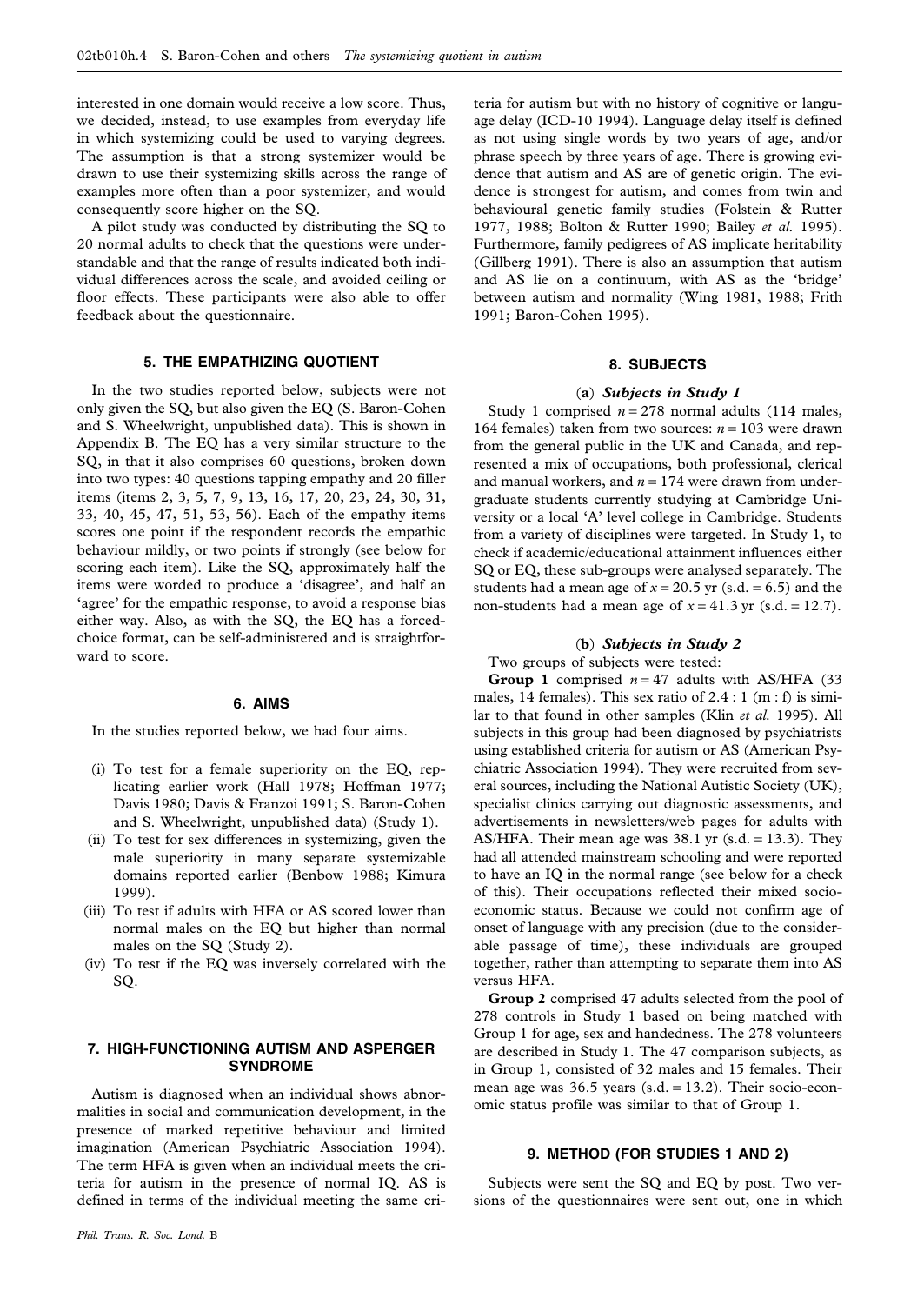the SQ appeared first, followed by the EQ, and the other in the reverse order, so as to guard against order effects. The exception to this were a sub-group of subjects in each group, who had already completed the EQ for another study, so these individuals only received the SQ for this study. Subjects were instructed to complete the two questionnaires on their own, as quickly as possible, and to avoid thinking about their responses too long. Subjects in Group 2 had the option to remain anonymous. To confirm the diagnosis of adults in Group 1 being high-functioning, 15 subjects in each of Groups 1 and 2 were randomly selected and invited into the laboratory for intellectual assessment using four sub-tests of the WAIS-R (Wechsler 1958) The four sub-tests of the WAIS-R were Vocabulary, Similarities, Block Design and Picture Completion. On this basis, all of these had a prorated IQ of at least 85, that is, in the normal range (Group 1,  $x = 106.5$ , s.d. = 8.0; Group 2,  $x = 105.8$ , s.d. = 6.3), and these did not differ from each other statistically (*t*-test,  $p > 0.05$ ).

Subjects in Group 1 were also sent the AQ (Baron-Cohen *et al.* 2001) by post. Their mean AQ score was 36.4 (s.d.  $= 7.1$ ). This is in the clinical range on this measure, as our previous study using the AQ shows that more than 80% of people with a diagnosis of AS or HFA score equal to or above 32 (maximum: 50).

#### **10. SCORING**

#### (**a**) *The SQ*

'Strongly agree' responses score two points, and 'slightly agree' responses score one point, on the following items: 1, 4, 5, 7, 13, 15, 19, 20, 25, 29, 30, 33, 34, 37, 41, 44, 48, 49, 53, 55. 'Strongly disagree' responses score two points, and 'slightly disagree' responses score one point on the following items: 6, 11, 12, 18, 23, 24, 26, 28, 31, 32, 35, 38, 40, 42, 43, 45, 51, 56, 57, 60. The filler (control) questions score no points, irrespective of how the individual answers them. Nevertheless, responses on the filler items were analysed for any systematic bias.

#### (**b**) *The EQ*

'Strongly agree' responses score two points and 'slightly agree' responses score one point, on the following items: 1, 6, 19, 22, 25, 26, 35, 36, 37, 38, 41, 42, 43, 44, 52, 54, 55, 57, 58, 59, 60. 'Strongly disagree' responses score two points, and 'slightly disagree' responses score one point, on the following items: 4, 8, 10, 11, 12, 14, 15, 18, 21, 27, 28, 29, 32, 34, 39, 46, 48, 49, 50.

#### **11. RESULTS**

#### (**a**) *Study 1*

The response rate was 60%, which is a good response rate in a postal survey research. Mean SQ scores and subscores for these individuals are shown in table 1. This shows that, within this general population sample, males  $(mean = 30.3, s.d. = 11.5)$  scored significantly higher than females (mean  $= 24.1$ , s.d.  $= 9.5$ ) on the SQ. A betweensubjects ANOVA was performed to test for the main effects of sex and group. In this case, 'group' was used to separate students from workers. Scores by group are also shown in table 1. There was a main effect of sex  $(F(1,270) = 18.1,$  $p < 0.0001$ ), as predicted. There was no significant main effect of group  $(F(1,270) = 0.18, p = 0.67)$  and no sex by group interaction  $(F(1,270) = 2.05, p = 0.15)$ . Age was treated as a covariate in all analyses.

Mean EQ scores are also shown in table 1. A betweensubjects ANOVA was performed to test for the main effects of sex and group. As before, 'group' was used to separate students from workers. There was a main effect of sex  $(F(1,269) = 38.6, p < 0.0001)$ , as predicted. There was no significant main effect of group  $(F(1, 264) = 1.24$ ,  $p = 0.27$ ) and no sex by group interaction ( $F(1, 269)$ )  $= 1.43$ ,  $p = 0.23$ ). Pearson's correlation shows that, as predicted, there is a significant negative correlation between the EQ and SQ when all subjects' data were analysed  $(r = -0.16, p < 0.01).$ 

Finally, a factor analysis was carried out to investigate whether any meaningful factors in the SO could be elucidated. The factor analysis was necessarily only explorative in nature as the items on the SQ are ordinal rather than continuous. Following the initial principal component analysis, 11 factors had an eigenvalue of greater than one, and were retained. The data were then subjected to a varimax rotation. An examination of the factors generated suggested that these did not correspond to factors with any psychological significance. Thus, total SQ score was the only measure analysed.

#### (**b**) *Study 2*

The response rate was 50%, which again is a good response rate in a postal survey research. Mean SQ scores of AS/HFA subjects and controls are shown in table 2. These scores show that HFA/AS individuals scored higher (mean =  $35.7$ , s.d. =  $15.3$ ) than matched controls (mean = 29.7, s.d. = 10.2). A *t*-test was used to examine the significance of the difference between the means of the two samples. This indicated that the AS/HFA group scored significantly higher than controls on the SQ  $(t = 2.2,$ d.f. = 80,  $p < 0.03$ ).

The two subject groups were then compared on their responses to the filler (control) items. A *t*-test revealed that there was no significant difference in their responses to these questions  $(t = 1.496, d.f. = 323, p > 0.14)$ . This suggests the groups only performed differently in their responses to system-based questions. The mean SQ scores of males and females in the AS/HFA sample are also shown in table 2. This shows that males with AS/HFA  $(mean = 36.3, s.d. = 15.5)$  do not score significantly higher than females with AS/HFA (mean = 34.1, s.d.  $= 15.1$ ). A *t*-test reveals that there is no significant difference between the two means  $(t = -0.46, d.f. = 45,$  $p > 0.65$ ). Figure 2 shows the distribution of scores from the full population in Study 1 (normal males and females) and the distribution of scores from the AS/HFA group in Study 2. Note that the curve from the AS/HFA group is only based on  $n = 47$ , whereas the curves from the control males and females are based on  $n = 278$ .

On the EQ, individuals with HFA/AS scored lower than matched controls. A *t*-test revealed that the difference between means was significant ( $t = -8.5$ , d.f. = 92,  $p <$ 0.0001). The mean EQ scores of males and females in the AS/HFA sample are also shown in table 2. A *t*-test revealed that there was no significant difference between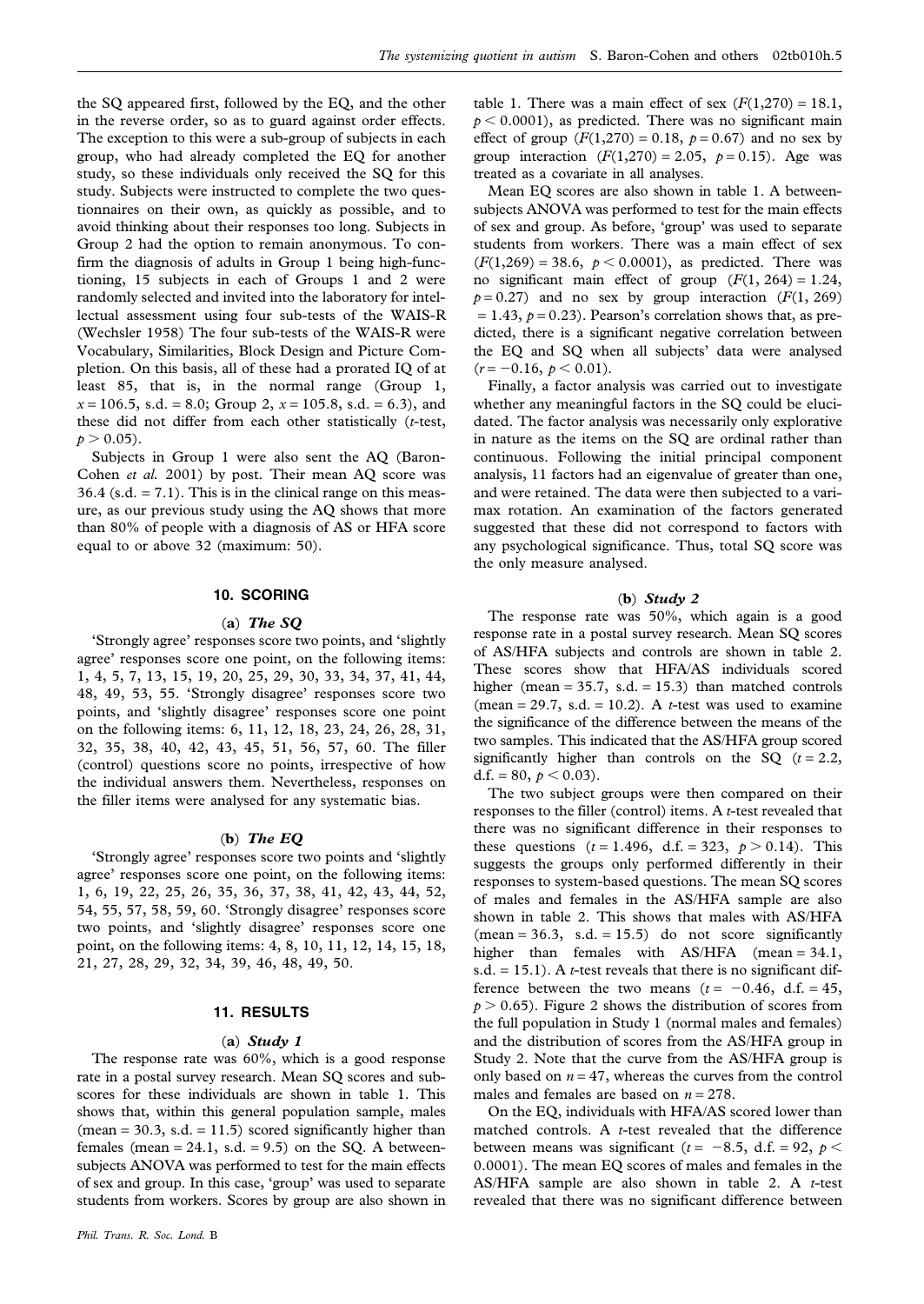|                 | males            |      |      | females          |      |      |
|-----------------|------------------|------|------|------------------|------|------|
| group           | $\boldsymbol{n}$ | mean | s.d. | $\boldsymbol{n}$ | mean | s.d. |
| EQ              |                  |      |      |                  |      |      |
| students        | 65               | 39.4 | 11.5 | 109              | 46.7 | 10.5 |
| workers         | 49               | 38.0 | 13.6 | 54               | 49.6 | 11.8 |
| combined groups | 114              | 38.8 | 12.4 | 164              | 47.7 | 11.0 |
| SQ              |                  |      |      |                  |      |      |
| students        | 65               | 30.0 | 11.7 | 109              | 22.3 | 8.6  |
| workers         | 49               | 30.6 | 11.2 | 55               | 27.7 | 11.2 |
| combined groups | 114              | 30.3 | 11.5 | 164              | 24.1 | 9.5  |

Table 1. EQ and SQ scores in students versus non-students in Study 1 (maximum score on each: 80).

Table 2. Means (and s.d.) of SQ and EQ scores in AS versus matched controls (Study 2) (maximum on each test: 80).

|          |    | SQ   |      | EQ   |      |
|----------|----|------|------|------|------|
| group    | n  | mean | s.d. | mean | s.d. |
| AS/HFA   | 47 | 35.7 | 15.3 | 20.3 | 11.4 |
| males    | 33 | 36.3 | 15.5 | 18.9 | 9.9  |
| females  | 14 | 34.1 | 15.1 | 23.4 | 14.1 |
| controls | 47 | 29.7 | 10.2 | 42.2 | 13.6 |



Figure 2. Distribution of scores on the SQ in typical males (solid black line), females (dashed line), and in people with AS (grey line) conditions.

these two means ( $t = 1.09$ , d.f. = 18.68,  $p > 0.22$ ). It was possible to look at correlations between the EQ, SQ and AQ for the HFA/AS group alone. This showed that whereas the EQ was inversely correlated with the AQ  $(r = -0.48, p < 0.001)$ , the SQ was positively correlated with the AQ  $(r = 0.46, p < 0.002)$ , as would be expected. Finally, Cronbach's alpha coefficent on the SQ (for all subjects) was 0.79, which is good, and for the HFA/AS subjects alone, was 0.91, which is very high. This suggests the SQ is tapping a single construct. (Cronbach's alpha coefficient for the EQ is reported elsewhere; S. Baron-Cohen and S. Wheelwright (unpublished data) as 0.92, also very high.)

One possibility, suggested by figure 2, is that the *mean* for the AS group on the SQ is actually higher than for males in the general population, whereas the *mode* for

males in the general population is higher than it is in the AS group. The mean of the AS group may be being pulled up by a sub-group of people with AS who have particularly high scores on the SQ, as suggested by both the skew of the distribution and by the standard deviation for the AS group, which was larger than for the males in the general population.

#### **12. DISCUSSION**

The two studies report results from a new instrument, the SQ. This was needed to test two linked theories: the E–S theory of sex differences in the mind (Baron-Cohen 2002) and the EMB theory of autism (Baron-Cohen & Hammer 1997; Baron-Cohen 2000; Baron-Cohen *et al.* 2002).

As predicted, in Study 1, males scored significantly higher than females on the SQ. Replicating our earlier study and those of others who have studied sex differences in empathy (Davis 1994; S. Baron-Cohen and S. Wheelwright, unpublished data) females scored higher than males on the EQ. Unsurprisingly, the SQ and EQ were inversely correlated, but while this was significant, the correlation was small  $(r = -0.16, p < 0.01)$ . The strength of this correlation may reflect the fact that systemizing and empathizing are wholly different kinds of process, and that although there is some trade-off between performance on these two instruments, there is no necessary trade-off. This confirms predictions from the E–S theory and the model shown in figure 1.

Again, as predicted in Study 2, people with AS/HFA scored significantly higher on the SQ, and significantly lower on the EQ, compared with matched controls. The latter result replicates the finding on empathy measures from our earlier study (S. Baron-Cohen and S. Wheel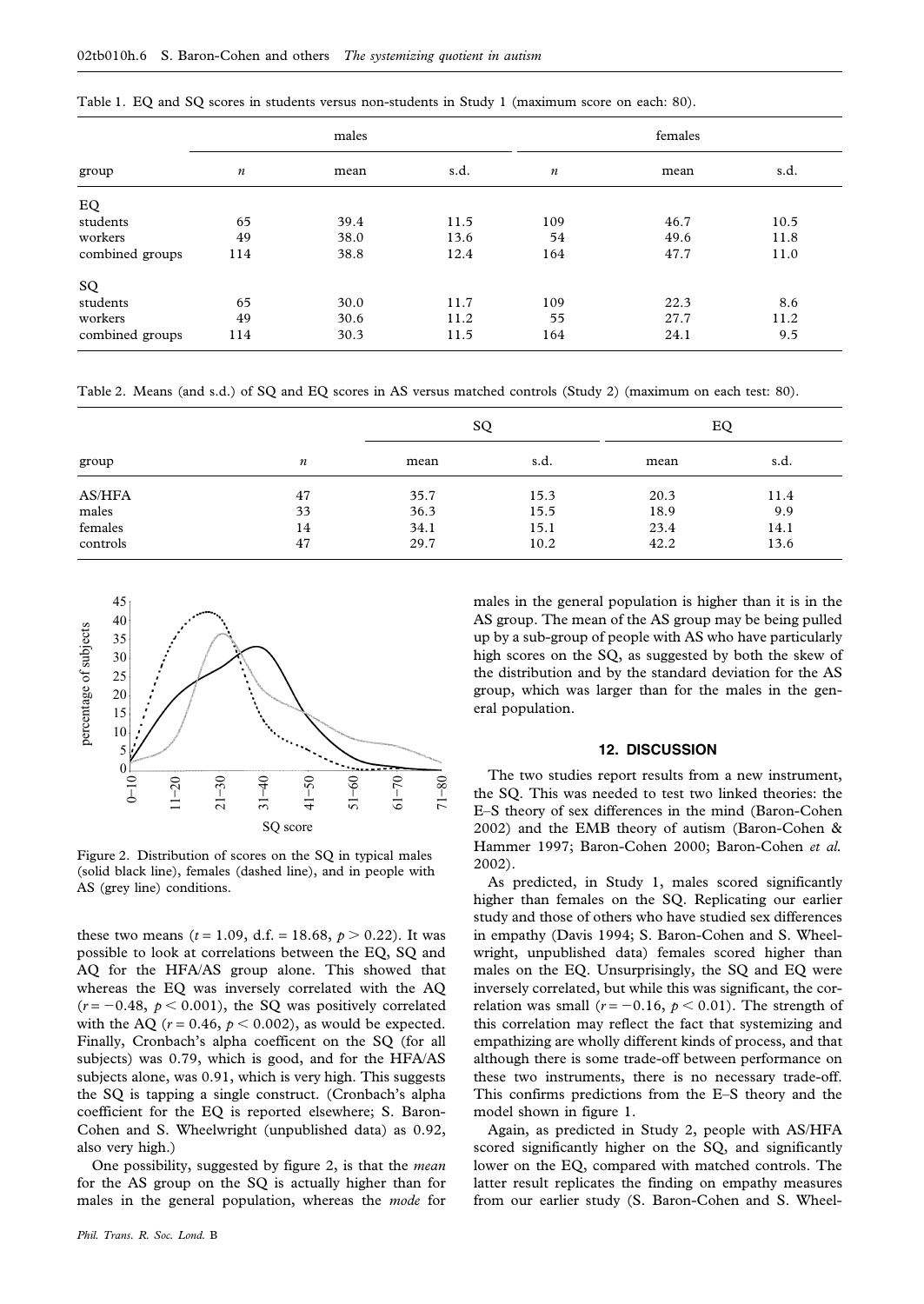wright, unpublished data) and the former is in line with the EMB model of autism. The fact that the group with AS/HFA actually scored higher on the SQ, rather than at an equivalent level to them, is noteworthy, because the EMB predicts either normal or superior performance on systemizing measures. It also replicates good performance from more specific measures of systemizing such as the Physical Prediction Questionnaire (J. Lawson, S. Baron-Cohen and S. Wheelwright, unpublished data). Figure 2 suggests the possibility of a sub-group of people with AS who are particularly high systemizers, which could be tested more thoroughly in future in a larger sample of people with AS.

The results can be interpreted with some confidence, for several reasons. First, if the AS/HFA group were in some way disadvantaged overall, this should have been evident on lower scores on both questionnaires, whereas the pattern of results actually obtained is exactly as predicted by the EMB theory. Second, the analysis of performance on the filler items of both questionnaires shows that the groups did not differ on these, but only on the items of relevance to each questionnaire. Third, the lack of a difference between the students and the non-students in the general population study (Study 1) on either the SQ or EQ suggests that these dimensions are not a function of age or education, but are best predicted on the basis of sex.

It is, of course, important to acknowledge several limitations of the present studies. First, only a proportion of subjects could actually be tested *in vivo*, and it would be beneficial for future studies to validate performance of subjects on these measures with observed test performance on related instruments. Second, it was not possible to include a non-autistic psychiatric control group in Study 2, and this would be of interest to establish if the superior systemizing found in the group with AS/HFA is specific to this clinical condition. Third, the design of the questionnaires makes them mainly suitable for adults of normal intelligence who are capable of completing selfreport questionnaires. In the future, it would be valuable to adapt them for parental report of their children. Finally, the AS/HFA group is only  $n = 47$ , and in future it would be important to increase this sample size.

It is worth emphasizing that the pattern of scores on the SQ and EQ is clearly not one that would be predicted by alternative cognitive theories of autism. The executive dysfunction theory (Ozonoff *et al.* 1994; Russell 1997) would make no clear prediction on the EQ, but might even predict impaired performance on the SQ, as many aspects of systemizing require executive function. Equally, the weak central coherence theory (Frith 1989; Happé 1996) would predict that people with autism should be impaired on both the EQ and the SQ, as both need strong central coherence. In this respect, the E–S theory makes predictions of a highly specific profile (impaired EQ, superior SQ), which were confirmed. It is difficult to maintain that good systemizing is predicted by weak central coherence theory for two reasons: (i) weak central coherence theory was first described in 1989 (Frith 1989) and for the 10 years following this there was no mention by its proponents that good systemizing would be expected; (ii) systemizing requires excellent integration of information using the rule-based structure (input–operation–output), whereas weak central coherence predicts poor integration. Good systemizing in autism was first predicted by the E–S theory (Baron-Cohen 2002), and the data reported here provide good evidence for this. Central coherence theory predicts that integration of information should be impaired in autism, whereas E–S theory predicts that if a domain is systemizable, ability in autism will be in line with mental age, or even superior. Furthermore, central coherence theory predicts 'holistic' processing deficits, whereas E–S theory predicts that both holistic systems (such as astronomy) or particle-based systems (such as particle physics) should be readily grasped, and only non-systemizable domains (such as fiction) will be poorly integrated in autism. These predictions remain to be tested.

An objection to E–S theory might be of circularity, namely, that empathizing deficits and systemizing talents might be expected purely because of how people with autism are diagnosed. Against this criticism, DSM-IV does not gather information about systemizing, and although empathizing deficits might be noted as a diagnostic symptom, neither of these constructs is quantified during diagnostic procedures. The SQ and EQ thus go beyond diagnosis to provide quantitative instruments for measuring individual differences. In addition, some of the behaviours that the E–S theory sees as a result of superior systemizing (such as expertise or detailed perception) are viewed by DSM-IV in rather negative terms (e.g. as restricted or repetitive interests or behaviour, or obsessions). In this way, the E–S theory provides a fresh lens through which to understand these behaviours.

What remains unclear is the nature of the underlying neurocognitive mechanisms that drive empathizing and systemizing. In particular, it is of considerable importance to establish if these reflect independent mechanisms, or one underlying one, such that as one gets better at one, one gets worse at the other. We suspect that two independent mechanisms are involved, simply because of the existence of few individuals who are superior at both empathizing and systemizing. However, there seems to be a trend for some trade-off between these two domains, suggesting that even if two independent mechanisms are involved, there may be a special relationship between them. The nature of this special relationship needs to be understood both at the level of cognition and neuroscience. In terms of the brain basis of empathizing, several important brain regions have now been identified, specifically the orbito- and medial-frontal cortex, superior temporal sulcus and the amygdala (Baron-Cohen & Ring 1994; Frith & Frith 1999; Baron-Cohen *et al.* 1999*b*, 2000). The brain basis of systemizing remains to be studied.

We conclude by suggesting that the E–S theory of sex differences in the mind, and the EMB theory of autism warrant further biomedical research, as a result of this new evidence of intact or superior systemizing in AS, as measured on the SQ.

S.B.-C., J.R. and S.W. were supported by the Medical Research Council and the James S. McDonnell Foundation, during the development of this work. D.B. and N.G. submitted this work as a final year project in part fulfilment of the BSc in Psychology, Cambridge University. The authors are grateful to Johnny Lawson for help in preparing figure 1.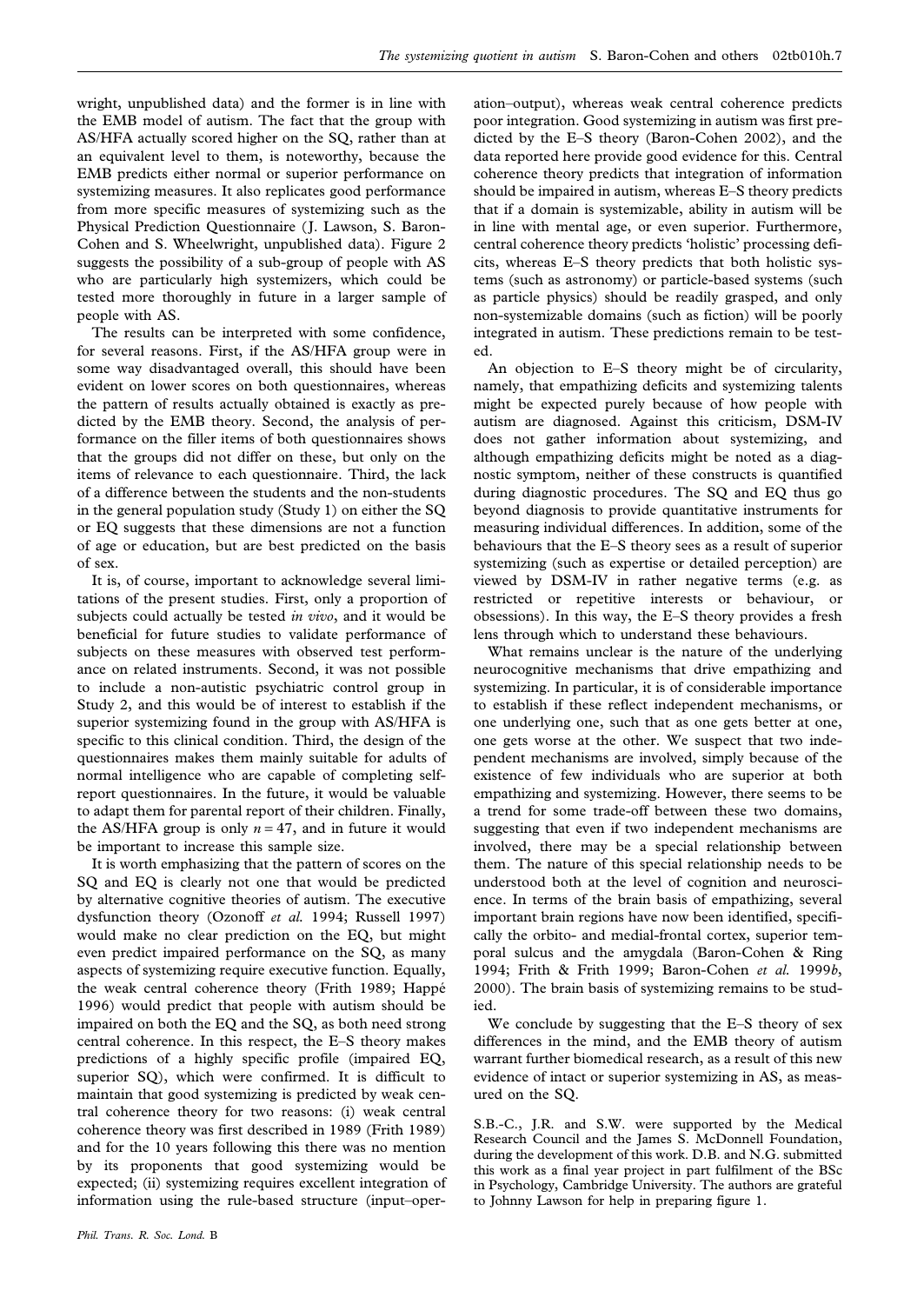# **APPENDIX A: THE SYSTEMIZING QUOTIENT**

| 1.  | When I listen to a piece of music, I<br>always notice the way it's<br>structured.                                           | strongly agree | slightly agree slightly disagree | strongly disagree |
|-----|-----------------------------------------------------------------------------------------------------------------------------|----------------|----------------------------------|-------------------|
| 2.  | I adhere to common superstitions.                                                                                           | strongly agree | slightly agree slightly disagree | strongly disagree |
| 3.  | I often make resolutions, but find it<br>hard to stick to them.                                                             | strongly agree | slightly agree slightly disagree | strongly disagree |
| 4.  | I prefer to read non-fiction than<br>fiction.                                                                               | strongly agree | slightly agree slightly disagree | strongly disagree |
| 5.  | If I were buying a car, I would want<br>to obtain specific information about<br>its engine capacity.                        | strongly agree | slightly agree slightly disagree | strongly disagree |
| 6.  | When I look at a painting, I do not<br>usually think about the technique<br>involved in making it.                          | strongly agree | slightly agree slightly disagree | strongly disagree |
| 7.  | If there was a problem with the<br>electrical wiring in my home, I'd be<br>able to fix it myself.                           | strongly agree | slightly agree slightly disagree | strongly disagree |
| 8.  | When I have a dream, I find it<br>difficult to remember precise details<br>about the dream the next day.                    | strongly agree | slightly agree slightly disagree | strongly disagree |
| 9.  | When I watch a film, I prefer to be<br>with a group of friends, rather than<br>alone.                                       | strongly agree | slightly agree slightly disagree | strongly disagree |
| 10. | I am interested in learning about<br>different religions.                                                                   | strongly agree | slightly agree slightly disagree | strongly disagree |
| 11. | I rarely read articles or web pages<br>about new technology.                                                                | strongly agree | slightly agree slightly disagree | strongly disagree |
| 12. | I do not enjoy games that involve a<br>high degree of strategy.                                                             | strongly agree | slightly agree slightly disagree | strongly disagree |
| 13. | I am fascinated by how machines<br>work.                                                                                    | strongly agree | slightly agree slightly disagree | strongly disagree |
| 14. | I make it a point of listening to the<br>news each morning.                                                                 | strongly agree | slightly agree slightly disagree | strongly disagree |
| 15. | In maths, I am intrigued by the rules<br>and patterns governing numbers.                                                    | strongly agree | slightly agree slightly disagree | strongly disagree |
| 16. | I am bad about keeping in touch with<br>old friends.                                                                        | strongly agree | slightly agree slightly disagree | strongly disagree |
| 17. | When I am relating a story, I often<br>leave out details and just give the<br>gist of what happened.                        | strongly agree | slightly agree slightly disagree | strongly disagree |
| 18. | I find it difficult to understand<br>instruction manuals for putting<br>appliances together.                                | strongly agree | slightly agree slightly disagree | strongly disagree |
| 19. | When I look at an animal, I like to<br>know the precise species it belongs<br>to.                                           | strongly agree | slightly agree slightly disagree | strongly disagree |
| 20. | If I were buying a computer, I would<br>want to know exact details about its<br>hard drive capacity and processor<br>speed. | strongly agree | slightly agree slightly disagree | strongly disagree |
| 21. | I enjoy participating in sport.                                                                                             | strongly agree | slightly agree slightly disagree | strongly disagree |
| 22. | I try to avoid doing household chores<br>if I can.                                                                          | strongly agree | slightly agree slightly disagree | strongly disagree |
| 23. | When I cook, I do not think about<br>exactly how different methods and<br>ingredients contribute to the final<br>product.   | strongly agree | slightly agree slightly disagree | strongly disagree |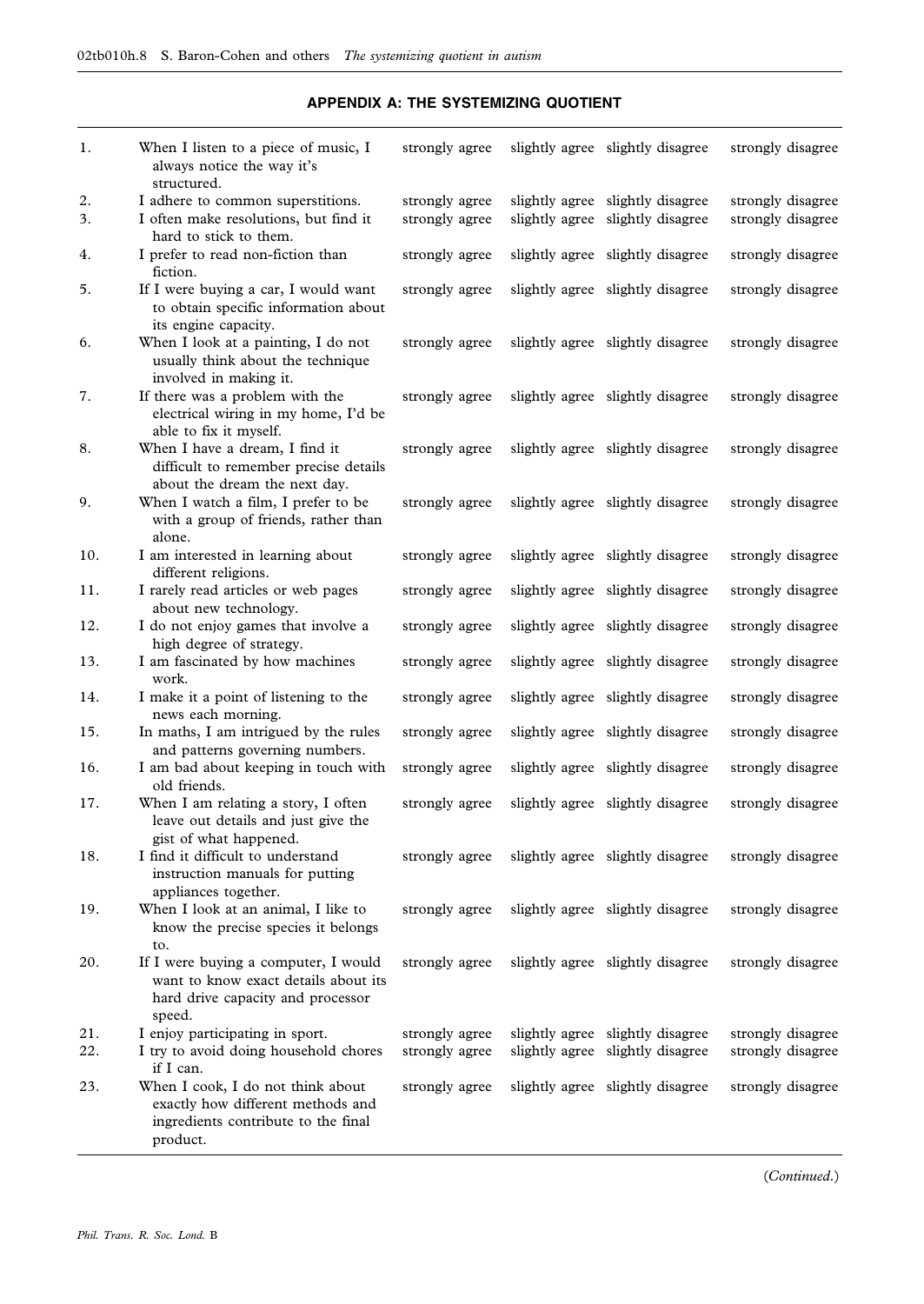| 24. | I find it difficult to read and<br>understand maps.                                                                              | strongly agree | slightly agree slightly disagree | strongly disagree |
|-----|----------------------------------------------------------------------------------------------------------------------------------|----------------|----------------------------------|-------------------|
| 25. | If I had a collection (e.g. CDs, coins,<br>stamps), it would be highly<br>organised.                                             | strongly agree | slightly agree slightly disagree | strongly disagree |
| 26. | When I look at a piece of furniture, I<br>do not notice the details of how it<br>was constructed.                                | strongly agree | slightly agree slightly disagree | strongly disagree |
| 27. | The idea of engaging in 'risk-taking'<br>activities appeals to me.                                                               | strongly agree | slightly agree slightly disagree | strongly disagree |
| 28. | When I learn about historical events,<br>I do not focus on exact dates.                                                          | strongly agree | slightly agree slightly disagree | strongly disagree |
| 29. | When I read the newspaper, I am<br>drawn to tables of information,<br>such as football league scores or<br>stock market indices. | strongly agree | slightly agree slightly disagree | strongly disagree |
| 30. | When I learn a language, I become<br>intrigued by its grammatical rules.                                                         | strongly agree | slightly agree slightly disagree | strongly disagree |
| 31. | I find it difficult to learn my way<br>around a new city.                                                                        | strongly agree | slightly agree slightly disagree | strongly disagree |
| 32. | I do not tend to watch science<br>documentaries on television or read<br>articles about science and nature.                      | strongly agree | slightly agree slightly disagree | strongly disagree |
| 33. | If I were buying a stereo, I would<br>want to know about its precise<br>technical features.                                      | strongly agree | slightly agree slightly disagree | strongly disagree |
| 34. | I find it easy to grasp exactly how                                                                                              | strongly agree | slightly agree slightly disagree | strongly disagree |
| 35. | odds work in betting.<br>I am not very meticulous when I<br>carry out D.I.Y.                                                     | strongly agree | slightly agree slightly disagree | strongly disagree |
| 36. | I find it easy to carry on a<br>conversation with someone I've just<br>met.                                                      | strongly agree | slightly agree slightly disagree | strongly disagree |
| 37. | When I look at a building, I am<br>curious about the precise way it was<br>constructed.                                          | strongly agree | slightly agree slightly disagree | strongly disagree |
| 38. | When an election is being held, I am<br>not interested in the results for each<br>constituency.                                  | strongly agree | slightly agree slightly disagree | strongly disagree |
| 39. | When I lend someone money, I<br>expect them to pay me back exactly<br>what they owe me.                                          | strongly agree | slightly agree slightly disagree | strongly disagree |
| 40. | I find it difficult to understand<br>information the bank sends me on<br>different investment and saving<br>systems.             | strongly agree | slightly agree slightly disagree | strongly disagree |
| 41. | When travelling by train, I often<br>wonder exactly how the rail<br>networks are coordinated.                                    | strongly agree | slightly agree slightly disagree | strongly disagree |
| 42. | When I buy a new appliance, I do not strongly agree<br>read the instruction manual very<br>thoroughly.                           |                | slightly agree slightly disagree | strongly disagree |
| 43. | If I were buying a camera, I would<br>not look carefully into the quality of<br>the lens.                                        | strongly agree | slightly agree slightly disagree | strongly disagree |
| 44. | When I read something, I always<br>notice whether it is grammatically<br>correct.                                                | strongly agree | slightly agree slightly disagree | strongly disagree |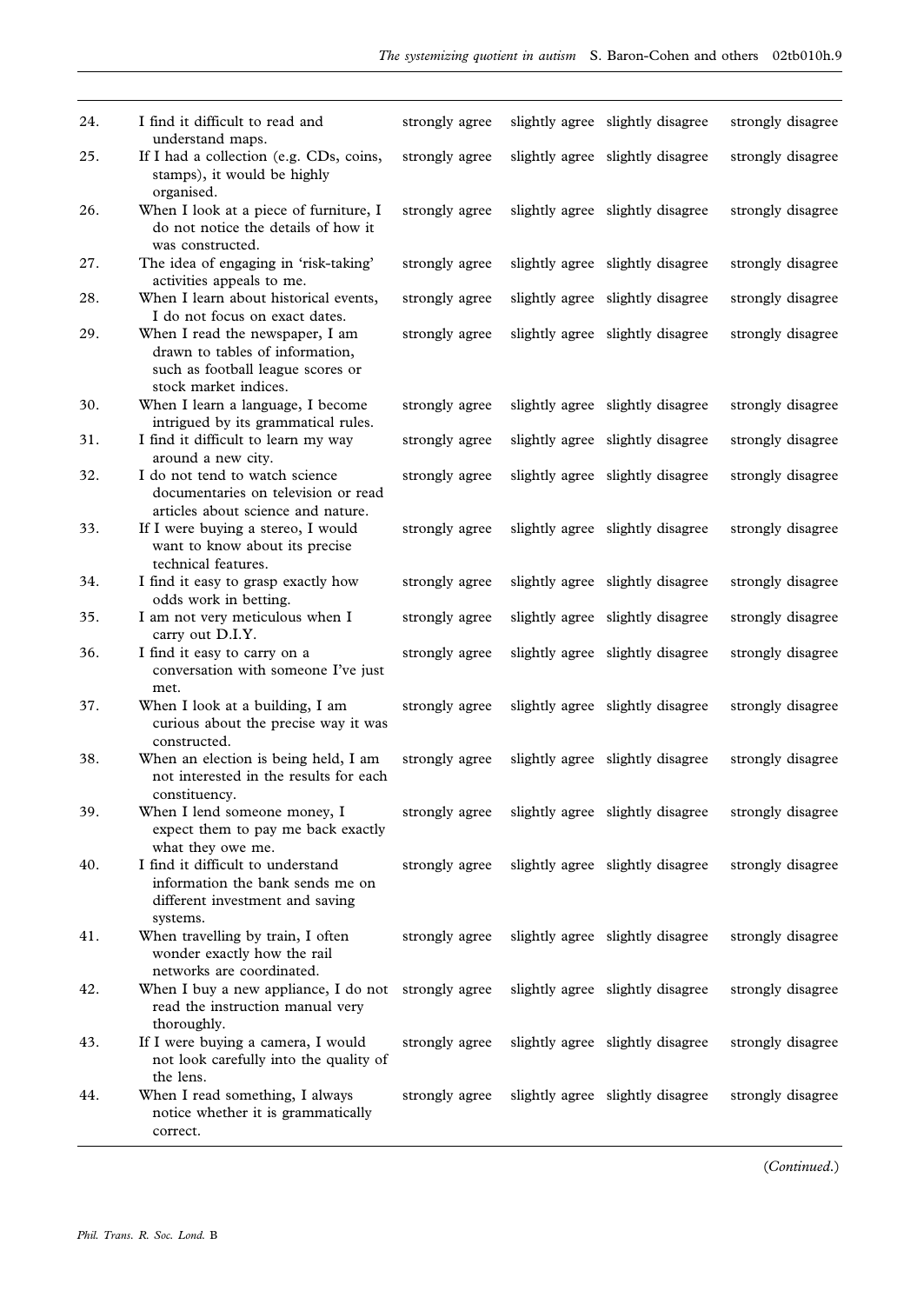| 45. | When I hear the weather forecast, I<br>am not very interested in the<br>meteorological patterns.               | strongly agree | slightly agree slightly disagree | strongly disagree |
|-----|----------------------------------------------------------------------------------------------------------------|----------------|----------------------------------|-------------------|
| 46. | I often wonder what it would be like<br>to be someone else.                                                    | strongly agree | slightly agree slightly disagree | strongly disagree |
| 47. | I find it difficult to do two things at<br>once.                                                               | strongly agree | slightly agree slightly disagree | strongly disagree |
| 48. | When I look at a mountain, I think<br>about how precisely it was formed.                                       | strongly agree | slightly agree slightly disagree | strongly disagree |
| 49. | I can easily visualise how the<br>motorways in my region link up.                                              | strongly agree | slightly agree slightly disagree | strongly disagree |
| 50. | When I'm in a restaurant, I often<br>have a hard time deciding what to<br>order.                               | strongly agree | slightly agree slightly disagree | strongly disagree |
| 51. | When I'm in a plane, I do not think<br>about the aerodynamics.                                                 | strongly agree | slightly agree slightly disagree | strongly disagree |
| 52. | I often forget the precise details of<br>conversations I've had.                                               | strongly agree | slightly agree slightly disagree | strongly disagree |
| 53. | When I am walking in the country, I<br>am curious about how the various<br>kinds of trees differ.              | strongly agree | slightly agree slightly disagree | strongly disagree |
| 54. | After meeting someone just once or<br>twice, I find it difficult to remember<br>precisely what they look like. | strongly agree | slightly agree slightly disagree | strongly disagree |
| 55. | I am interested in knowing the path a<br>river takes from its source to the<br>sea.                            | strongly agree | slightly agree slightly disagree | strongly disagree |
| 56. | I do not read legal documents very<br>carefully.                                                               | strongly agree | slightly agree slightly disagree | strongly disagree |
| 57. | I am not interested in understanding<br>how wireless communication works.                                      | strongly agree | slightly agree slightly disagree | strongly disagree |
| 58. | I am curious about life on other<br>planets.                                                                   | strongly agree | slightly agree slightly disagree | strongly disagree |
| 59. | When I travel, I like to learn specific<br>details about the culture of the<br>place I am visiting.            | strongly agree | slightly agree slightly disagree | strongly disagree |
| 60. | I do not care to know the names of<br>the plants I see.                                                        | strongly agree | slightly agree slightly disagree | strongly disagree |
|     | © MRC-SBC/JSR 2001                                                                                             |                |                                  |                   |

# **APPENDIX B: THE EMPATHIZING QUOTIENT**

| 1. | I can easily tell if someone else wants<br>to enter a conversation.                                                          | strongly agree | slightly agree slightly disagree | strongly disagree |
|----|------------------------------------------------------------------------------------------------------------------------------|----------------|----------------------------------|-------------------|
| 2. | I prefer animals to humans.                                                                                                  | strongly agree | slightly agree slightly disagree | strongly disagree |
| 3. | I try to keep up with the current<br>trends and fashions.                                                                    | strongly agree | slightly agree slightly disagree | strongly disagree |
| 4. | I find it difficult to explain to others<br>things that I understand easily,<br>when they don't understand it first<br>time. | strongly agree | slightly agree slightly disagree | strongly disagree |
| 5. | I dream most nights.                                                                                                         | strongly agree | slightly agree slightly disagree | strongly disagree |
| 6. | I really enjoy caring for other people.                                                                                      | strongly agree | slightly agree slightly disagree | strongly disagree |
| 7. | I try to solve my own problems rather<br>than discussing them with others.                                                   | strongly agree | slightly agree slightly disagree | strongly disagree |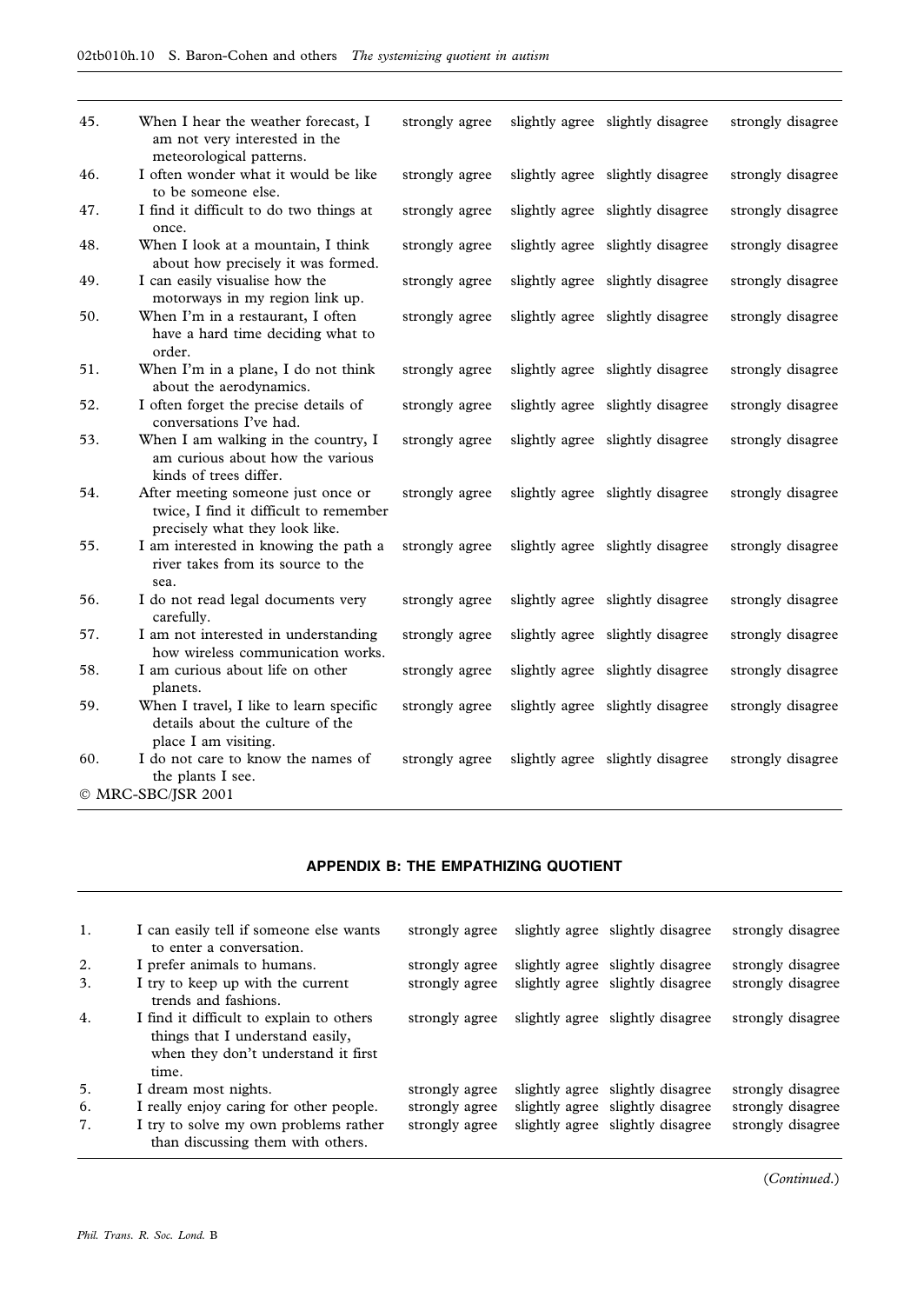| 8.  | I find it hard to know what to do in a<br>social situation.                                                    | strongly agree | slightly agree slightly disagree | strongly disagree |
|-----|----------------------------------------------------------------------------------------------------------------|----------------|----------------------------------|-------------------|
| 9.  | I am at my best first thing in the<br>morning.                                                                 | strongly agree | slightly agree slightly disagree | strongly disagree |
| 10. | People often tell me that I went too far<br>in driving my point home in a<br>discussion.                       | strongly agree | slightly agree slightly disagree | strongly disagree |
| 11. | It doesn't bother me too much if I am<br>late meeting a friend.                                                | strongly agree | slightly agree slightly disagree | strongly disagree |
| 12. | Friendships and relationships are just<br>too difficult, so I tend not to bother<br>with them.                 | strongly agree | slightly agree slightly disagree | strongly disagree |
| 13. | I would never break a law, no matter<br>how minor.                                                             | strongly agree | slightly agree slightly disagree | strongly disagree |
| 14. | I often find it difficult to judge if<br>something is rude or polite.                                          | strongly agree | slightly agree slightly disagree | strongly disagree |
| 15. | In a conversation, I tend to focus on<br>my own thoughts rather than on what<br>my listener might be thinking. | strongly agree | slightly agree slightly disagree | strongly disagree |
| 16. | I prefer practical jokes to verbal<br>humour.                                                                  | strongly agree | slightly agree slightly disagree | strongly disagree |
| 17. | I live life for today rather than the<br>future.                                                               | strongly agree | slightly agree slightly disagree | strongly disagree |
| 18. | When I was a child, I enjoyed cutting<br>up worms to see what would<br>happen.                                 | strongly agree | slightly agree slightly disagree | strongly disagree |
| 19. | I can pick up quickly if someone says<br>one thing but means another.                                          | strongly agree | slightly agree slightly disagree | strongly disagree |
| 20. | I tend to have very strong opinions<br>about morality.                                                         | strongly agree | slightly agree slightly disagree | strongly disagree |
| 21. | It is hard for me to see why some<br>things upset people so much.                                              | strongly agree | slightly agree slightly disagree | strongly disagree |
| 22. | I find it easy to put myself<br>in somebody else's shoes.                                                      | strongly agree | slightly agree slightly disagree | strongly disagree |
| 23. | I think that good manners are the<br>most important thing a parent can<br>teach their child.                   | strongly agree | slightly agree slightly disagree | strongly disagree |
| 24. | I like to do things on the spur of the<br>moment.                                                              | strongly agree | slightly agree slightly disagree | strongly disagree |
| 25. | I am good at predicting how<br>someone will feel.                                                              | strongly agree | slightly agree slightly disagree | strongly disagree |
| 26. | I am quick to spot when someone in<br>a group is feeling awkward or<br>uncomfortable.                          | strongly agree | slightly agree slightly disagree | strongly disagree |
| 27. | If I say something that someone else<br>is offended by, I think that that's<br>their problem, not mine.        | strongly agree | slightly agree slightly disagree | strongly disagree |
| 28. | If anyone asked me if I liked their<br>haircut, I would reply truthfully,<br>even if I didn't like it.         | strongly agree | slightly agree slightly disagree | strongly disagree |
| 29. | I can't always see why someone<br>should have felt offended by a<br>remark.                                    | strongly agree | slightly agree slightly disagree | strongly disagree |
| 30. | People often tell me that I am very<br>unpredictable.                                                          | strongly agree | slightly agree slightly disagree | strongly disagree |
| 31. | I enjoy being the centre of attention<br>at any social gathering.                                              | strongly agree | slightly agree slightly disagree | strongly disagree |
| 32. | Seeing people cry doesn't really upset<br>me.                                                                  | strongly agree | slightly agree slightly disagree | strongly disagree |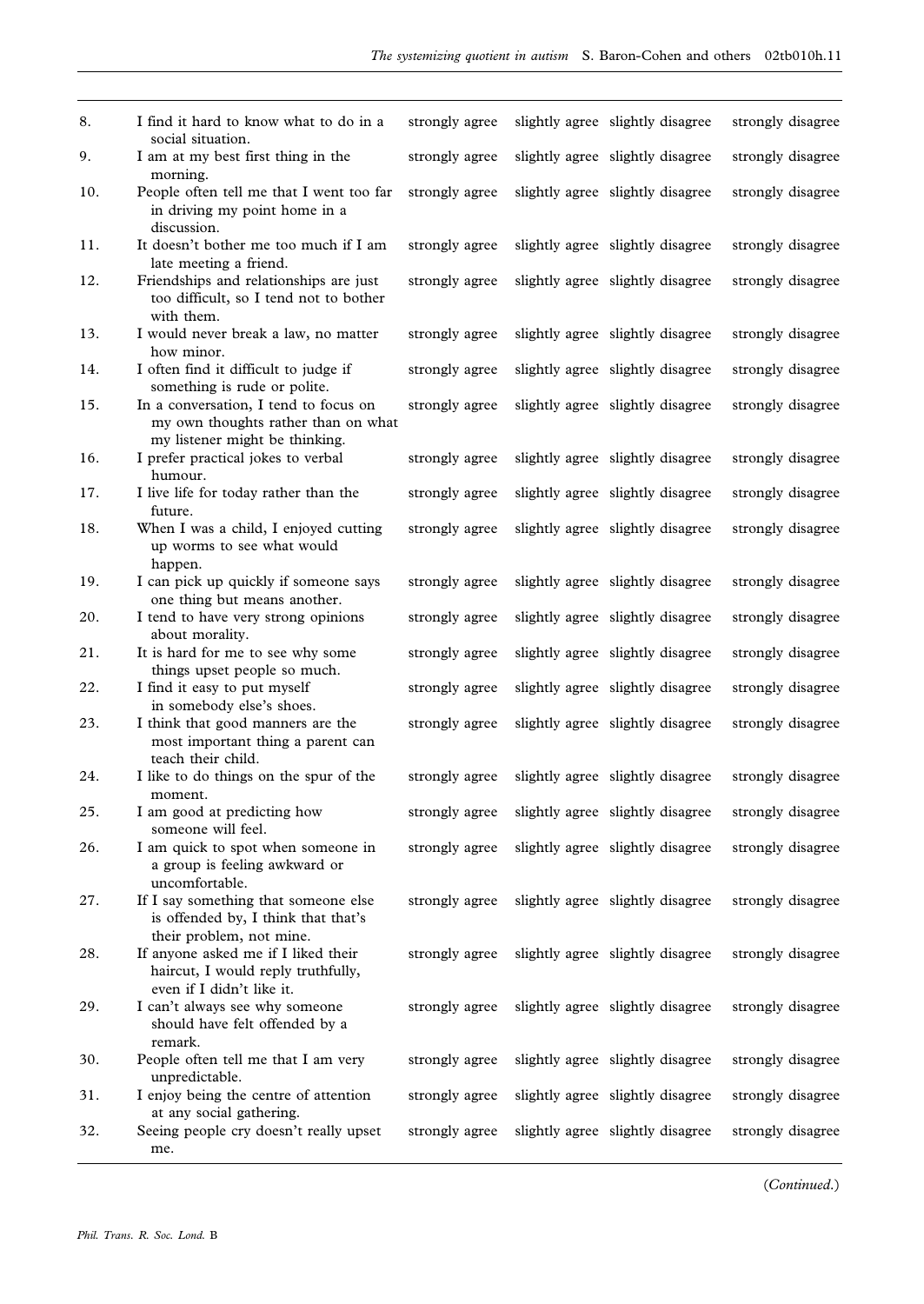| 33. | I enjoy having discussions about<br>politics.                                                          | strongly agree | slightly agree slightly disagree | strongly disagree |
|-----|--------------------------------------------------------------------------------------------------------|----------------|----------------------------------|-------------------|
| 34. | I am very blunt, which some people<br>take to be rudeness, even though<br>this is unintentional.       | strongly agree | slightly agree slightly disagree | strongly disagree |
| 35. | I don't tend to find social situations<br>confusing.                                                   | strongly agree | slightly agree slightly disagree | strongly disagree |
| 36. | Other people tell me I am good at<br>understanding how they are feeling<br>and what they are thinking. | strongly agree | slightly agree slightly disagree | strongly disagree |
| 37. | When I talk to people, I tend to talk<br>about their experiences rather than<br>my own.                | strongly agree | slightly agree slightly disagree | strongly disagree |
| 38. | It upsets me to see an animal in pain.                                                                 | strongly agree | slightly agree slightly disagree | strongly disagree |
| 39. | I am able to make decisions without<br>being influenced by people's<br>feelings.                       | strongly agree | slightly agree slightly disagree | strongly disagree |
| 40. | I can't relax until I have done<br>everything I had planned to do that<br>day.                         | strongly agree | slightly agree slightly disagree | strongly disagree |
| 41. | I can easily tell if someone else is<br>interested or bored with what I am<br>saying.                  | strongly agree | slightly agree slightly disagree | strongly disagree |
| 42. | I get upset if I see people suffering<br>on news programmes.                                           | strongly agree | slightly agree slightly disagree | strongly disagree |
| 43. | Friends usually talk to me about their<br>problems as they say that I am very<br>understanding.        | strongly agree | slightly agree slightly disagree | strongly disagree |
| 44. | I can sense if I am intruding, even if<br>the other person doesn't tell me.                            | strongly agree | slightly agree slightly disagree | strongly disagree |
| 45. | I often start new hobbies but quickly<br>become bored with them and move<br>on to something else.      | strongly agree | slightly agree slightly disagree | strongly disagree |
| 46. | People sometimes tell me that I have<br>gone too far with teasing.                                     | strongly agree | slightly agree slightly disagree | strongly disagree |
| 47. | I would be too nervous to go on a<br>big roller-coaster.                                               | strongly agree | slightly agree slightly disagree | strongly disagree |
| 48. | Other people often say that I am<br>insensitive, though I don't always<br>see why.                     | strongly agree | slightly agree slightly disagree | strongly disagree |
| 49. | If I see a stranger in a group, I think<br>that it is up to them to make an<br>effort to join in.      | strongly agree | slightly agree slightly disagree | strongly disagree |
| 50. | I usually stay emotionally detached<br>when watching a film.                                           | strongly agree | slightly agree slightly disagree | strongly disagree |
| 51. | I like to be very organised in day to<br>day life and often make lists of the<br>chores I have to do.  | strongly agree | slightly agree slightly disagree | strongly disagree |
| 52. | I can tune into how someone else<br>feels rapidly and intuitively.                                     | strongly agree | slightly agree slightly disagree | strongly disagree |
| 53. | I don't like to take risks.                                                                            | strongly agree | slightly agree slightly disagree | strongly disagree |
| 54. | I can easily work out what another<br>person might want to talk about.                                 | strongly agree | slightly agree slightly disagree | strongly disagree |
| 55. | I can tell if someone is masking their<br>true emotion.                                                | strongly agree | slightly agree slightly disagree | strongly disagree |
| 56. | Before making a decision I always<br>weigh up the pros and cons.                                       | strongly agree | slightly agree slightly disagree | strongly disagree |
| 57. | I don't consciously work out the<br>rules of social situations.                                        | strongly agree | slightly agree slightly disagree | strongly disagree |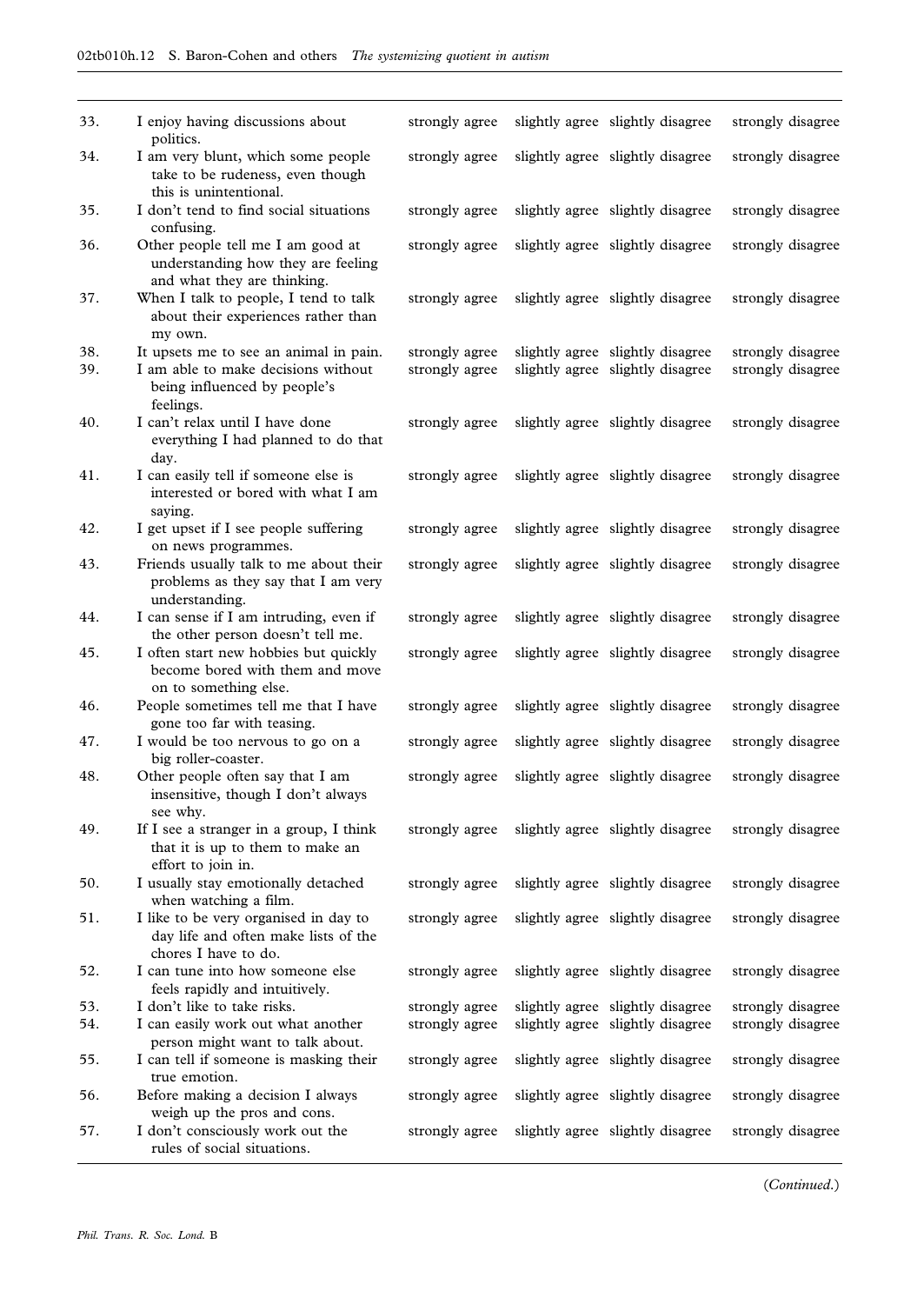| 58. | I am good at predicting what<br>someone will do.                                                                    | strongly agree | slightly agree slightly disagree | strongly disagree |
|-----|---------------------------------------------------------------------------------------------------------------------|----------------|----------------------------------|-------------------|
| 59. | I tend to get emotionally involved<br>with a friend's problems.                                                     | strongly agree | slightly agree slightly disagree | strongly disagree |
| 60. | I can usually appreciate the other<br>person's viewpoint, even if I don't<br>agree with it.<br>©C/SJW February 1998 | strongly agree | slightly agree slightly disagree | strongly disagree |

#### **REFERENCES**

- American Psychiatric Association 1994 *DSM-IV Diagnostic and Statistical Manual of Mental Disorders*, 4th edn. Washington, DC: American Psychiatric Association.
- Asperger, H. 1944 Die 'Autistischen Psychopathen' im Kindesalter. *Arch. Psychiat. Nervenkrank.* **117**, 76–136.
- Bailey, T., Le Couteur, A., Gottesman, I., Bolton, P., Simonoff, E., Yuzda, E. & Rutter, M. 1995 Autism as a strongly genetic disorder: evidence from a British twin study. *Psychol. Med.* **25**, 63–77.
- Baron-Cohen, S. 1995 *Mindblindness: an essay on autism and theory of mind*. Boston, MA: MIT Press/Bradford Books.
- Baron-Cohen, S. 2000 Theory of mind and autism: a fifteen year review. In *Understanding other minds*, vol. 2 (ed. S. Baron-Cohen, H. Tager Flusberg & D. Cohen). Oxford University Press.
- Baron-Cohen, S. 2002 The extreme male brain theory of autism. *Trends Cogn. Sci.* **6**, 248–254.
- Baron-Cohen, S. & Bolton, P. 1993 *Autism: the facts*. Oxford University Press.
- Baron-Cohen, S. & Hammer, J. 1997 Is autism an extreme form of the male brain? *Adv. Infancy Res.* **11**, 193–217.
- Baron-Cohen, S. & Ring, H. 1994 A model of the mindreading system: neuropsychological and neurobiological perspectives. In *Origins of an understanding of mind* (ed. P. Mitchell & C. Lewis). Hillsdale, NJ: Lawrence Erlbaum Associates.
- Baron-Cohen, S., Jolliffe, T., Mortimore, C. & Robertson, M. 1997 Another advanced test of theory of mind: evidence from very high functioning adults with autism or Asperger Syndrome. *J. Child Psychol. Psychiat.* **38**, 813–822.
- Baron-Cohen, S., O'Riordan, M., Jones, R., Stone, V. & Plaisted, K. 1999*a* A new test of social sensitivity: detection of faux pas in normal children and children with Asperger syndrome. *J. Autism Devl Disorders* **29**, 407–418.
- Baron-Cohen, S., Ring, H., Wheelwright, S., Bullmore, E., Brammer, M., Simmons, A. & Williams, S. 1999*b* Social intelligence in the normal and autistic brain: an fMRI study. *Eur. J. Neurosci.* **11**, 1891–1898.
- Baron-Cohen, S., Wheelwright, S., Stone, V. & Rutherford, M. 1999*c* A mathematician, a physicist, and a computer scientist with Asperger syndrome: performance on folk psychology and folk physics test. *Neurocase* **5**, 475–483.
- Baron-Cohen, S., Ring, H., Bullmore, E., Wheelwright, S., Ashwin, C. & Williams, S. 2000 The amygdala theory of autism. *Neurosci. Behav. Rev.* **24**, 355–364.
- Baron-Cohen, S., Wheelwright, S., Skinner, R., Martin, J. & Clubley, E. 2001 The autism spectrum quotient (AQ): evidence from Asperger syndrome/high functioning autism, males and females, scientists and mathematicians. *J. Autism Devl Disorders* **31**, 5–17.
- Baron-Cohen, S., Wheelwright, S., Griffin, R., Lawson, J. & Hill, J. 2002 The exact mind: empathising and systemising in autism spectrum conditions. In *Handbook of cognitive development* (ed. U. Goswami). Oxford: Blackwell.
- Benbow, C. P. 1988 Sex differences in mathematical reasoning ability in intellectually talented preadolescents: their nature, effects, and possible causes. *Behav. Brain Sci.* **11**, 169–232.
- Bolton, P. & Rutter, M. 1990 Genetic influences in autism. *Int. Rev. Psychiat.* **2**, 67–80.
- Davis, M. H. 1980 A multidimensional approach to individual differences in empathy. *JSAS Cat. Select. Docs Psychol.* **10**, 85.
- Davis, M. H. 1994 *Empathy: a social psychological approach*. Boulder, CO: Westview Press.
- Davis, M. H. & Franzoi, S. L. 1991 Stability and change in adolescent self-consciousness and empathy. *J. Res. Personality* **25**, 70–87.
- Folstein, S. & Rutter, M. 1977 Infantile autism: a genetic study of 21 twin pairs. *J. Child Psychol. Psychiat.* **18**, 297–321.
- Folstein, S. & Rutter, M. 1988 Autism: familial aggregation and genetic implications. *J. Autism Devl Disorders* **18**, 3–30.
- Frith, C. D. & Frith, U. 1999 Interacting minds—a biological basis. *Science* **286**, 1692–1695.
- Frith, U. 1989 *Autism: explaining the enigma*. Oxford: Basil Blackwell.
- Frith, U. 1991 *Autism and Asperger's syndrome*. Cambridge University Press.
- Geary, D. 1996 Sexual selection and sex differences in mathematical abilities. *Behav. Brain Sci.* **19**, 229–284.
- Geschwind, N. & Galaburda, A. M. 1985 Cerebral lateralization. biological mechanisms, associations, and pathology: I. A hypothesis and a program for research. *Arch. Neurol.* **42**, 428–459.
- Gillberg, C. 1991 Clinical and neurobiological aspects of Asperger syndrome in six family studies. In *Autism and Asperger syndrome* (ed. U. Frith). Cambridge University Press.
- Hall, J. A. 1978 Gender effects in decoding nonverbal cues. *Psychol. Bull.* **85**, 845–858.
- Happé, F. 1996 Studying weak central coherence at low levels: children with autism do not succumb to visual illusions. A research note. *J. Child Psychol. Psychiat.* **37**, 873–877.
- Hermelin, B. 2002 *Bright splinters of the mind: a personal story of research with autistic savants*. London: Jessica Kingsley.
- Hoffman, M. L. 1977 Sex differences in empathy and related behaviors. *Psychol. Bull.* **84**, 712–722.
- ICD-10 1994 *International Classification of Diseases*, 10th edn. Geneva: World Health Organization.
- Jolliffe, T. & Baron-Cohen, S. 1997 Are people with autism or Asperger's syndrome faster than normal on the embedded figures task? *J. Child Psychol. Psychiat.* **38**, 527–534.
- Kimura, D. 1999 *Sex and cognition*. Cambridge, MA: MIT Press.
- Klin, A., Volkmar, F., Sparrow, S., Cicchetti, D. & Rourke, B. 1995 Validity and neuropsychological characterization of Asperger syndrome: convergence with nonverbal learning disabilities syndrome. *J. Child Psychol. Psychiat.* **36**, 1127–1140.
- Lutchmaya, S., Baron-Cohen, S. & Raggett, P. 2002 Foetal testosterone and eye contact in 12 month old infants. *Infant Behav. Dev.* **25**, 327–335.